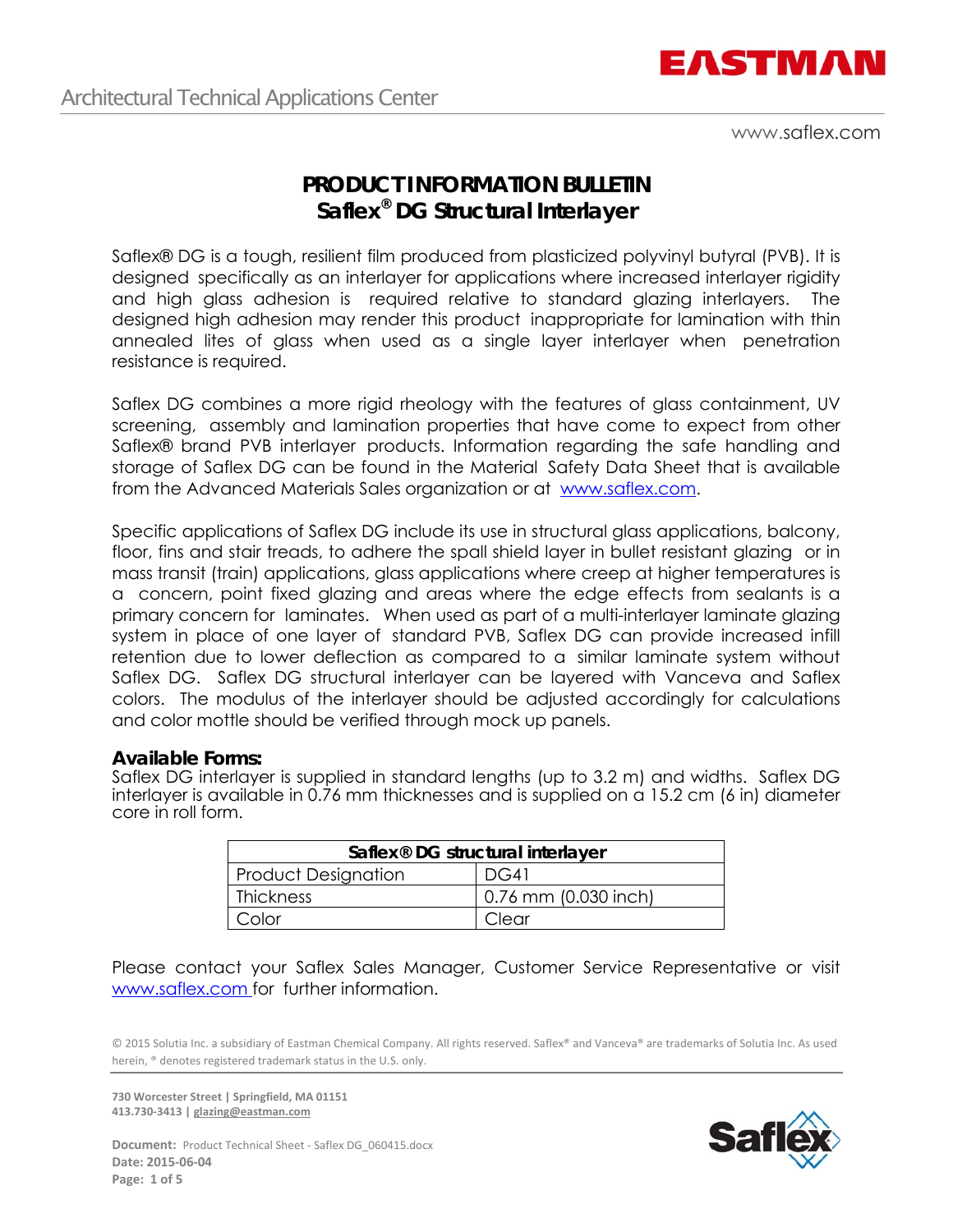## **Storage Conditions:**

Saflex DG interlayer should be stored inside the moisture barrier bag that the roll is shipped in. Saflex interlayers are supplied as refrigerated rolls that must be stored between 5°C and 10°C (41°F to 50°F) to prevent the material from sticking to itself (blocking) or as rolls interleaved with polyethylene (additional charge applies) that do not require refrigeration. Interleaving is not available for all products.

It is recommended that the interlayer be used within a two year period from purchase to minimize this blocking tendency.

## **Laminating Conditions:**

A Laminating Guide which details recommended practices for storage, handling, and lamination is available to Eastman's laminating partners. This technical guide is available only from your Saflex Technical Service (TS) Representative or Saflex Sales Manager.

# **Saflex® DG Mechanical and Physical Properties**

|          | Property                                       | Test<br>Method | <b>Units</b>                  | <b>Test Conditions</b>                                     | <b>Saflex®</b><br>DG                                          |
|----------|------------------------------------------------|----------------|-------------------------------|------------------------------------------------------------|---------------------------------------------------------------|
| Physical | <b>Glass Transition</b><br>Temperature<br>(Tg) |                | $^{\circ}C$                   | Frequency 1 Hz<br><b>Heating Rate</b><br>$3^{\circ}$ C/min | $46^{\circ}$ C $\pm$ 1                                        |
|          | Roll Length                                    |                | m                             |                                                            | Ordered<br>Minimum                                            |
|          | Specific Heat                                  | ASTM E<br>1269 | $Joules/Kg -$<br>$O_{\Gamma}$ | $41-80^{\circ}$ C                                          | 2150                                                          |
|          | <b>Specific Gravity</b>                        |                | g/cm <sup>3</sup>             |                                                            | 1.08                                                          |
|          | <b>Thickness</b>                               | Micrometer     | Mm                            | Nominal<br>Gauge                                           | $+0.05$ mm<br>$(0.002$ inch) -<br>.025 mm<br>(0.001)<br>inch) |
|          | Width                                          |                | Cm                            |                                                            | Ordered<br>Minimum                                            |

© 2015 Solutia Inc. a subsidiary of Eastman Chemical Company. All rights reserved. Saflex® and Vanceva® are trademarks of Solutia Inc. As used herein, ® denotes registered trademark status in the U.S. only.

**730 Worcester Street | Springfield, MA 01151 413.730‐3413 | glazing@eastman.com** 



Document: Product Technical Sheet - Saflex DG\_060415.docx **Date: 2015‐06‐04 Page: 2 of 5**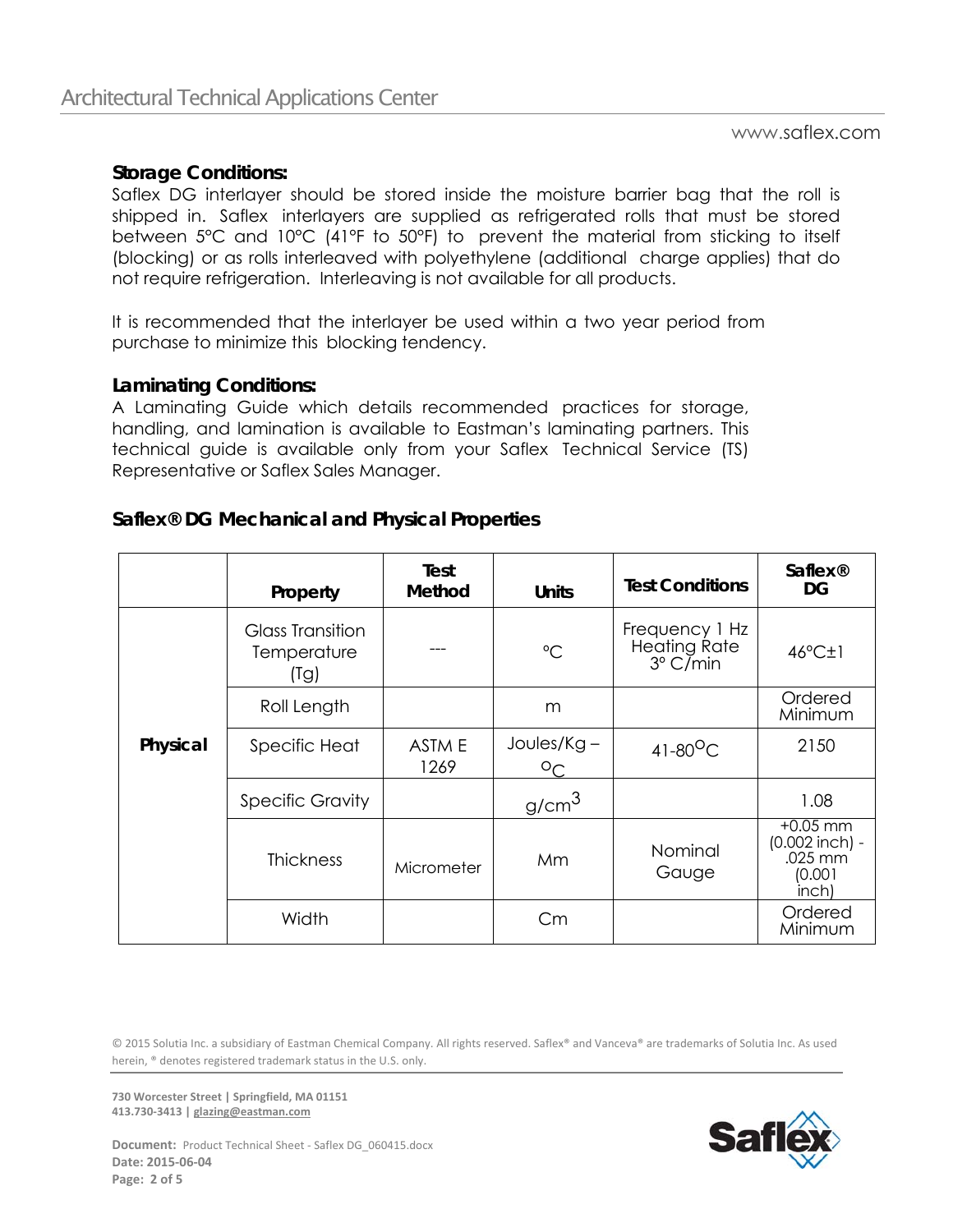www.saflex.com

|            | Property                 | Test<br><b>Method</b> | <b>Units</b>       | <b>Test Conditions</b>     | <b>Saflex<sup>®</sup></b><br>DG |  |  |
|------------|--------------------------|-----------------------|--------------------|----------------------------|---------------------------------|--|--|
| Mechanical | Elongation at<br>Failure | <b>JIS K6771</b>      | %                  | 23 <sup>O</sup> C / 50% RH | 190                             |  |  |
|            | Tensile Strength         | <b>JIS K6771</b>      | Kg/cm <sup>2</sup> | 23 <sup>O</sup> C / 50% RH | 330                             |  |  |
|            | <b>Shear Modulus</b>     | See table below       |                    |                            |                                 |  |  |
|            | Young's Modulus          | See table below       |                    |                            |                                 |  |  |

| Optical | Haze                          | <b>ASTM D 1003</b> | 3 mm clear glass<br>(laminate) | 0.92   |
|---------|-------------------------------|--------------------|--------------------------------|--------|
|         | Refractive Index   ASTM D 542 |                    | $23^{\circ}$ C                 | 488. ا |
|         | Yellowness Index              | ASTM D313          | 3 mm clear glass<br>(laminate) | 0.30   |

| Thermal | Coefficient of<br>Thermal<br>Expansion | Thermal<br>Mechanic | $in/$ (in <sup>o</sup> F) | $-40\,^{\circ}$ C $-5\,^{\circ}$ C           | 189   |
|---------|----------------------------------------|---------------------|---------------------------|----------------------------------------------|-------|
|         | Thermal<br>Conductivity, K             |                     |                           | ASTM F 433 $ W/m / (m^{2}°C) $ 32 °C – 90 °C | 0.205 |
|         | Emissivity                             | <b>ASTM C 1371</b>  |                           | $19.5^{\circ}$ C                             | 0.94  |

| Solar | Solar<br>Transmittance       |                   |                                       | 76%  |
|-------|------------------------------|-------------------|---------------------------------------|------|
|       | Solar Reflectance            |                   |                                       | 7%   |
|       | Solar Absorptance            | D <sub>65</sub>   | $0.76$ mm<br>Saflex® DG<br>Clear 3 mm | 17%  |
|       | Visible<br>Transmittance     |                   |                                       | 89%  |
|       | Visible<br>Reflectance       |                   | Glass                                 | 8%   |
|       | Solar Heat Gain<br>Coeffient | SHGC IG<br>value) |                                       | 0.81 |
|       | Light to Solar Gain          | <b>LSG</b>        |                                       | 1.10 |
|       | UV Screening                 | $280 - 380$ nm    |                                       | >99% |

© 2015 Solutia Inc. a subsidiary of Eastman Chemical Company. All rights reserved. Saflex® and Vanceva® are trademarks of Solutia Inc. As used herein, ® denotes registered trademark status in the U.S. only.

**730 Worcester Street | Springfield, MA 01151 413.730‐3413 | glazing@eastman.com** 



**Document:** Product Technical Sheet - Saflex DG\_060415.docx **Date: 2015‐06‐04 Page: 3 of 5**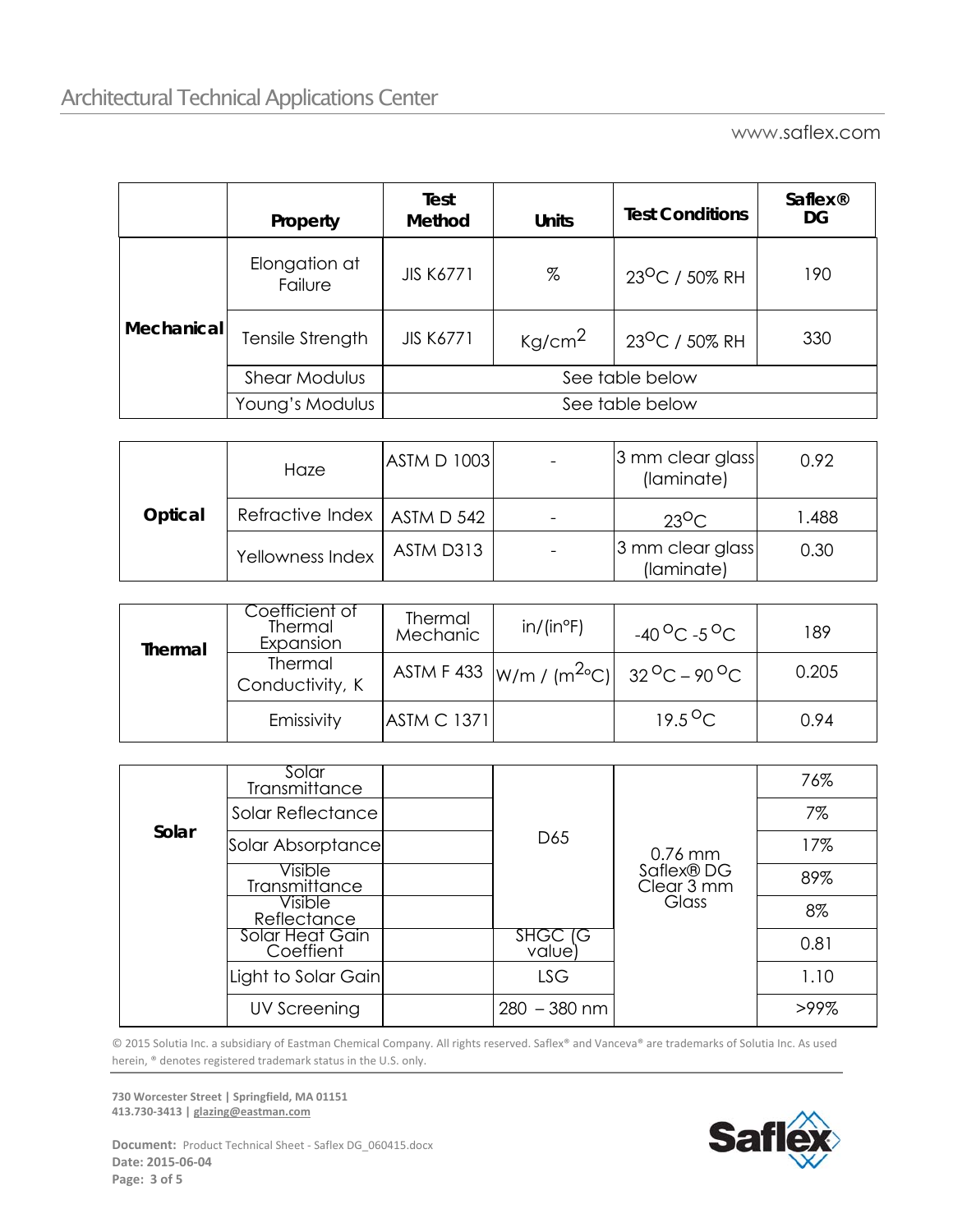The shear storage modulus and calculated Young's modulus of Saflex® DG interlayer for a given load duration at temperature is provided for use in calculating structural capacity of laminated glass containing this product.

|                  |                |                |      |                | Temp |      |      |                |      |
|------------------|----------------|----------------|------|----------------|------|------|------|----------------|------|
| Load<br>Duration | $20^{\circ}$ C | $25^{\circ}$ C | 30°C | $35^{\circ}$ C | 40°C | 45°C | 50°C | $55^{\circ}$ C | 60°C |
|                  |                |                |      |                | MPa  |      |      |                |      |
| 1 sec            | 373            | 265            | 152  | 52             | 9.2  | 2.3  | 1.1  | 0.8            | 0.7  |
| 3 sec            | 341            | 237            | 108  | 27             | 3.7  | 1.3  | 0.8  | 0.7            | 0.6  |
| 30 sec           | 275            | 158            | 39   | 4.5            | 1.0  | 0.8  | 0.6  | 0.6            | 0.5  |
| 1 min            | 249            | 131            | 25   | 2.8            | 0.9  | 0.7  | 0.6  | 0.5            | 0.5  |
| 5 min            | 202            | 72             | 6.8  | 1.2            | 0.7  | 0.6  | 0.5  | 0.5            | 0.4  |
| 30 min           | 140            | 28             | 1.9  | 0.8            | 0.6  | 0.5  | 0.4  | 0.4            | 0.3  |
| 1 hour           | 107            | 16             | 1.4  | 0.7            | 0.6  | 0.5  | 0.4  | 0.3            | 0.2  |
| 1 day            | 22             | 1.7            | 0.7  | 0.5            | 0.4  | 0.3  | 0.2  | 0.1            | 0.1  |
| 5 days           | 6.5            | 0.9            | 0.6  | 0.5            | 0.3  | 0.2  | 0.1  | 0.1            |      |
| 1 week           | 4.8            | 0.9            | 0.6  | 0.5            | 0.3  | 0.2  | 0.1  | --             |      |
| 3 weeks          | 2.3            | 0.7            | 0.5  | 0.4            | 0.3  | 0.2  | 0.1  | --             |      |
| 1 month          | 1.8            | 0.7            | 0.5  | 0.4            | 0.2  | 0.1  | 0.1  | --             |      |
| 1 year           | 0.8            | 0.6            | 0.4  | 0.2            | 0.1  | --   | --   | --             |      |
| 10 years         | 0.6            | 0.5            | 0.3  | 0.1            | $-$  | --   | --   | $-$            |      |
| 15 years         | 0.6            | 0.4            | 0.2  | 0.1            | --   | --   | --   | --             | --   |
| 50 years         | 0.6            | 0.4            | 0.2  | --             | --   |      |      |                |      |

© 2015 Solutia Inc. a subsidiary of Eastman Chemical Company. All rights reserved. Saflex® and Vanceva® are trademarks of Solutia Inc. As used herein, ® denotes registered trademark status in the U.S. only.

**730 Worcester Street | Springfield, MA 01151 413.730‐3413 | glazing@eastman.com** 



**Document:** Product Technical Sheet - Saflex DG\_060415.docx **Date: 2015‐06‐04 Page: 4 of 5**